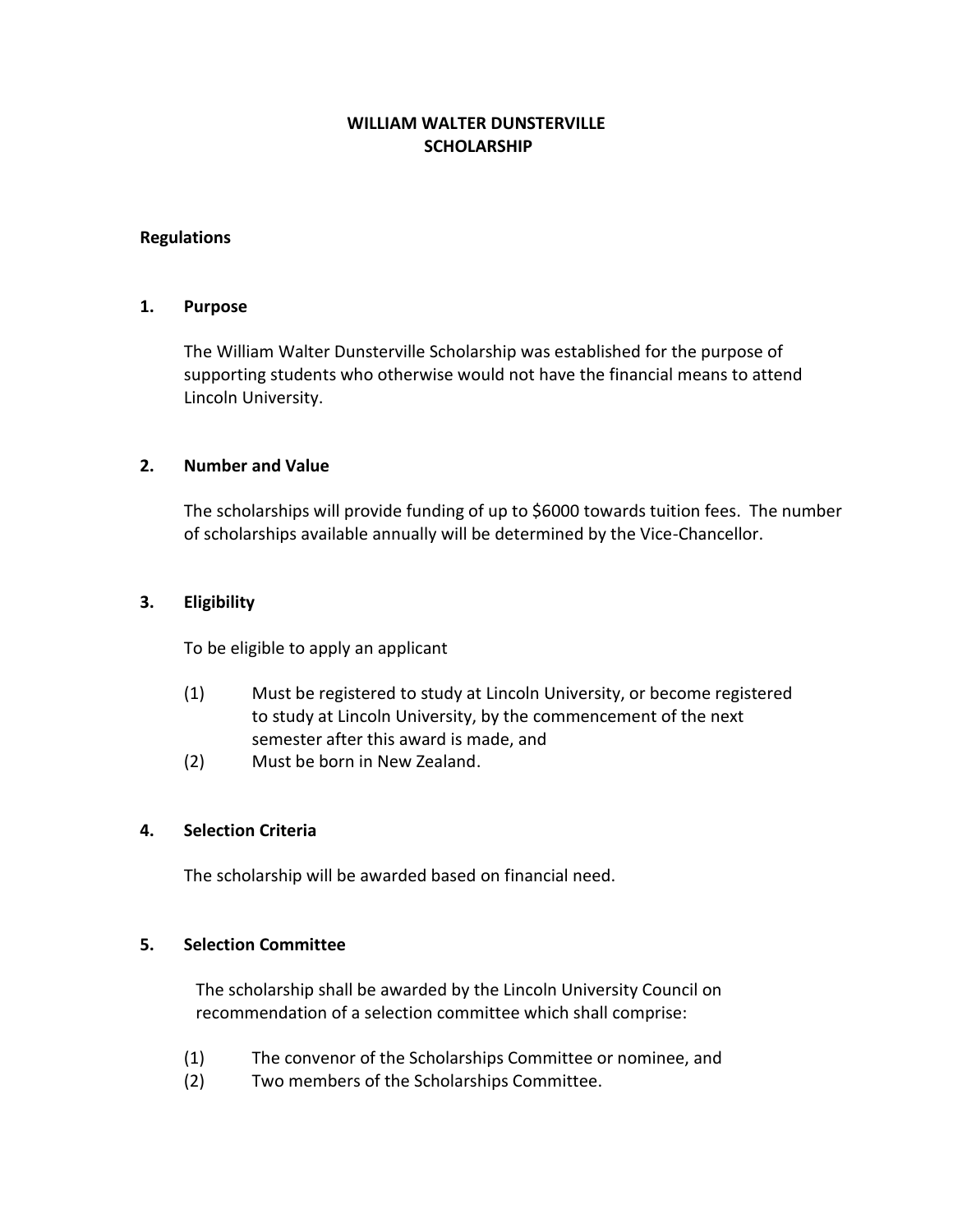### **6. Tenure**

- (1) The scholarship shall be tenable for one year. Previous recipients are eligible to reapply in subsequent years.
- (2) The scholarship is tenable with any other Scholarship or Bursary except those listed in 6 (3) below.
- (3) The scholarship is not tenable with the following scholarships
	- 6.3.1 Lincoln University Doctoral Scholarship
	- 6.3.2 Lincoln University Graduate Scholarship
	- 6.3.3 William Machin Scholarship for Excellence
- (4) During the course of their studies, the successful recipient may be required to participate or support any on-campus promotional activities as specified by Lincoln University.

# **7. Payment**

- (1) Payments shall be made to the recipients' Lincoln University Tuition Fees account upon registration in their chosen degree.
- (2) Should a scholar withdraw from study at any time during the tenure of the scholarship, they shall not be eligible for any refund of the scholarship.

## **8. Concessions**

The Vice-Chancellor may relax or modify the application of any of these regulations in special circumstances or in order to avoid hardship to any scholar or candidate for a scholarship.

## **9. Applications**

An application form can be obtained from the Lincoln University Scholarships Website **www.lincoln.ac.nz/scholar** and must be submitted to:

Scholarships Office Lincoln University PO Box 94 Lincoln 7647 **Canterbury** New Zealand.

Applications must be received by 1 October annually no later than 4.30pm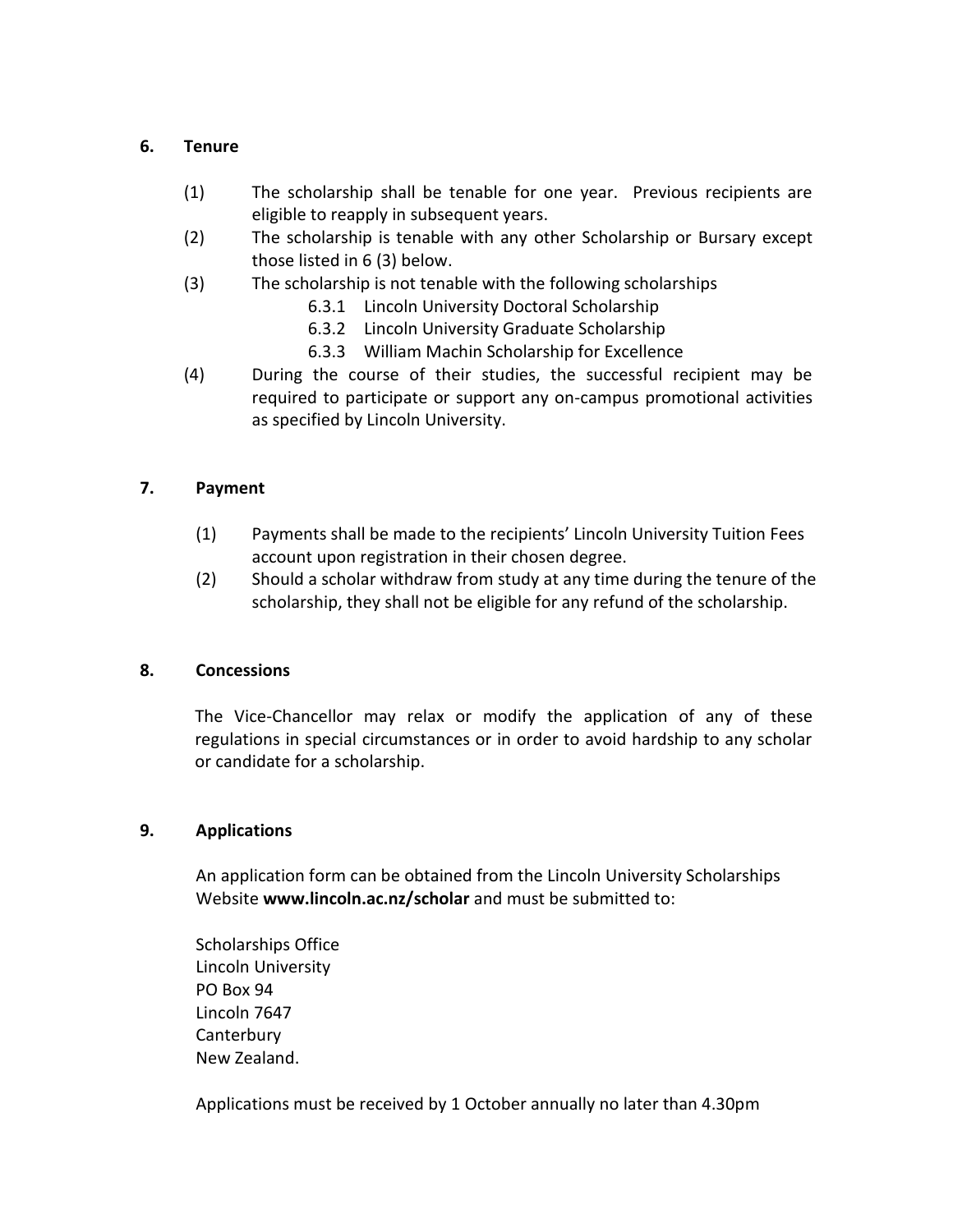#### **PRIVACY PROVISIONS**

The information requested in this application form and your academic record will be used solely for the purposes of assessing your application for the Scholarship(s) for which you are applying. Personal information contained in this application will be made available to members of the Selection Committee for this award, the membership of which is detailed in the award regulations.

Lincoln University will store your application in a secure place in the event that you are successful in gaining an award or are selected as a reserve candidate for an award, and to destroy your application to preserve its confidentiality in the event that you are unsuccessful in gaining an award.

Should you have reason to believe that information held about you in either your application or your academic record is incorrect, you have the right of access to, and correction of, that information.

Personal references from the persons you have named are obtained on the strict understanding that they are confidential, and you may not have access to those reports without the written authorisation of the author.

I, ............................................................................................ agree to the above conditions with respect to my scholarship application(s) to Lincoln University.

Signed:........................................................…………... Date:.......................................................

## **ADVICE TO APPLICANTS**

Applications must arrive by the date shown on the application form. No undertaking is given to accept late applications.

It is your responsibility to contact your referees, and ask them to send their references to the Scholarships Office. References should be clearly marked with your name and the name of the scholarship(s) for which you are applying. Referees should **not** be asked to send their references to you, as they must have the opportunity to be completely frank. Non receipt of referees reports or incomplete applications, may prejudice your eligibility.

If Official documents are requested as part of your scholarship application please do not send original documents. Send only copies that have been certified by a J.P, a solicitor, or a staff member in the university registry. **Unless specifically requested, please do not send a curriculum vitae.** Lincoln University accepts no responsibility to return original documents.

Please do not put your application into any sort of folder. Simply attach all pages with ONE staple in the top left hand corner. **All pages should be A4 size.**

If you have any queries regarding your eligibility or how to apply, please contact the Scholarships Office on 0800 10 60 10 or scholarships@lincoln.ac.nz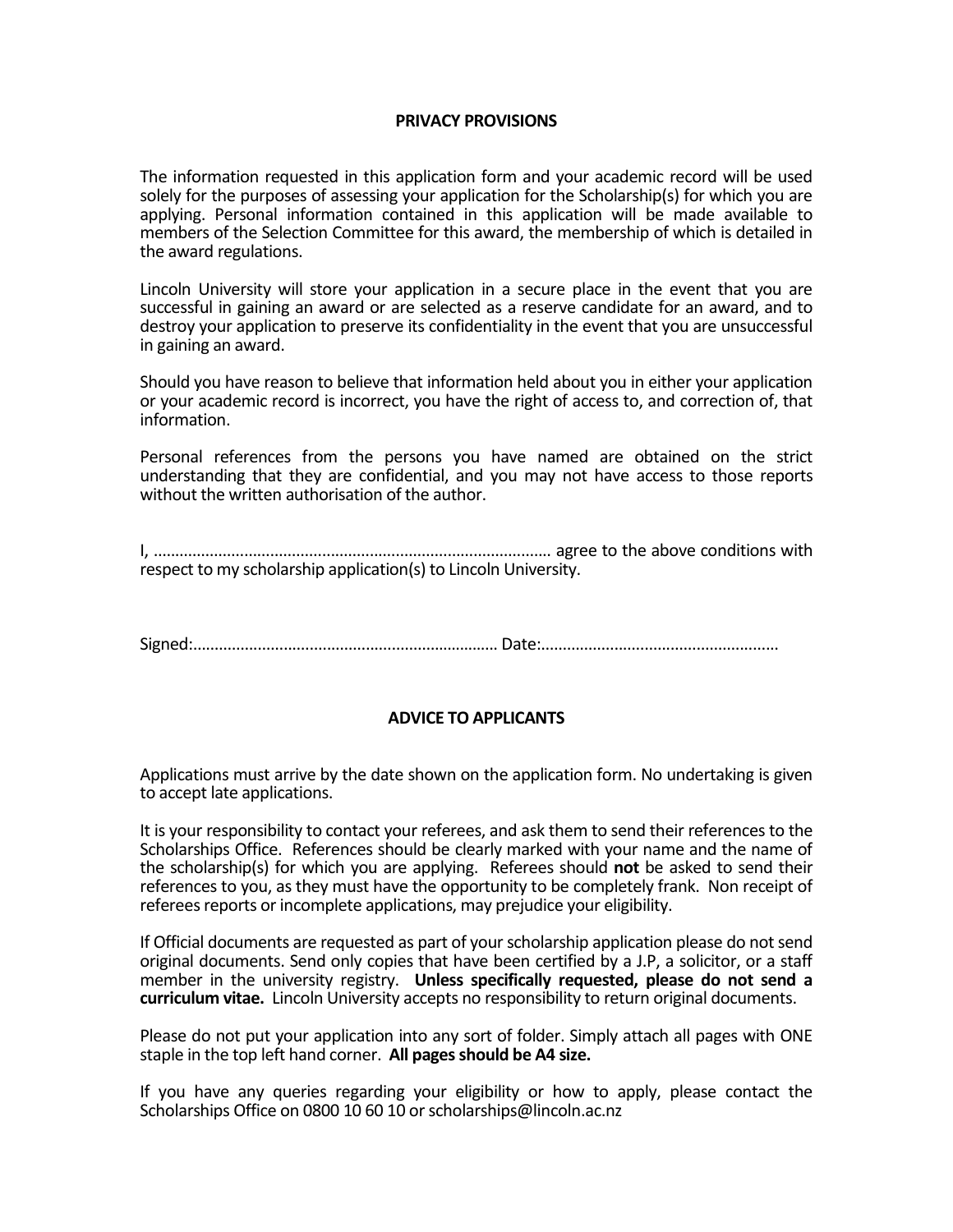

## **WILLIAM WALTER DUNSTERVILLE SCHOLARSHIP**

#### **APPLICATION FORM**

| <b>Student Information</b> |                                                          |  |
|----------------------------|----------------------------------------------------------|--|
| Family Name:               |                                                          |  |
| First Name/s:              |                                                          |  |
| Postal address:            |                                                          |  |
|                            |                                                          |  |
| Email address:             |                                                          |  |
| Mobile number:             |                                                          |  |
| Date of Birth:             |                                                          |  |
| Citizenship:               | Attach a certified copy of your birth certificate $\Box$ |  |
| Lincoln Student ID Number: |                                                          |  |
| (if known)                 |                                                          |  |
| Course of study at Lincoln |                                                          |  |
| University:                |                                                          |  |

| <b>Personal and Financial Circumstances</b> |                                                      |  |
|---------------------------------------------|------------------------------------------------------|--|
| Please give details of your                 |                                                      |  |
| proposed living arrangements                |                                                      |  |
| for the academic year.                      |                                                      |  |
| Please indicate your intended               | Student Allowance $\Box$<br><b>Student Loan</b><br>П |  |
| means of financial support.                 | Parental support<br>Part-time employment □<br>$\Box$ |  |
| Mark all boxes that apply                   | Other (Please give details) $\Box$                   |  |
| Please attach details of your               |                                                      |  |
| expected income and expenses                | Tick when attached $\square$                         |  |
| for the academic year.                      |                                                      |  |
| Please provide details of other             |                                                      |  |
| factors that would make tertiary            |                                                      |  |
| study financially difficult for             | Tick when attached $\Box$                            |  |
| you. (Please supply evidence to             |                                                      |  |
| support your comments)                      |                                                      |  |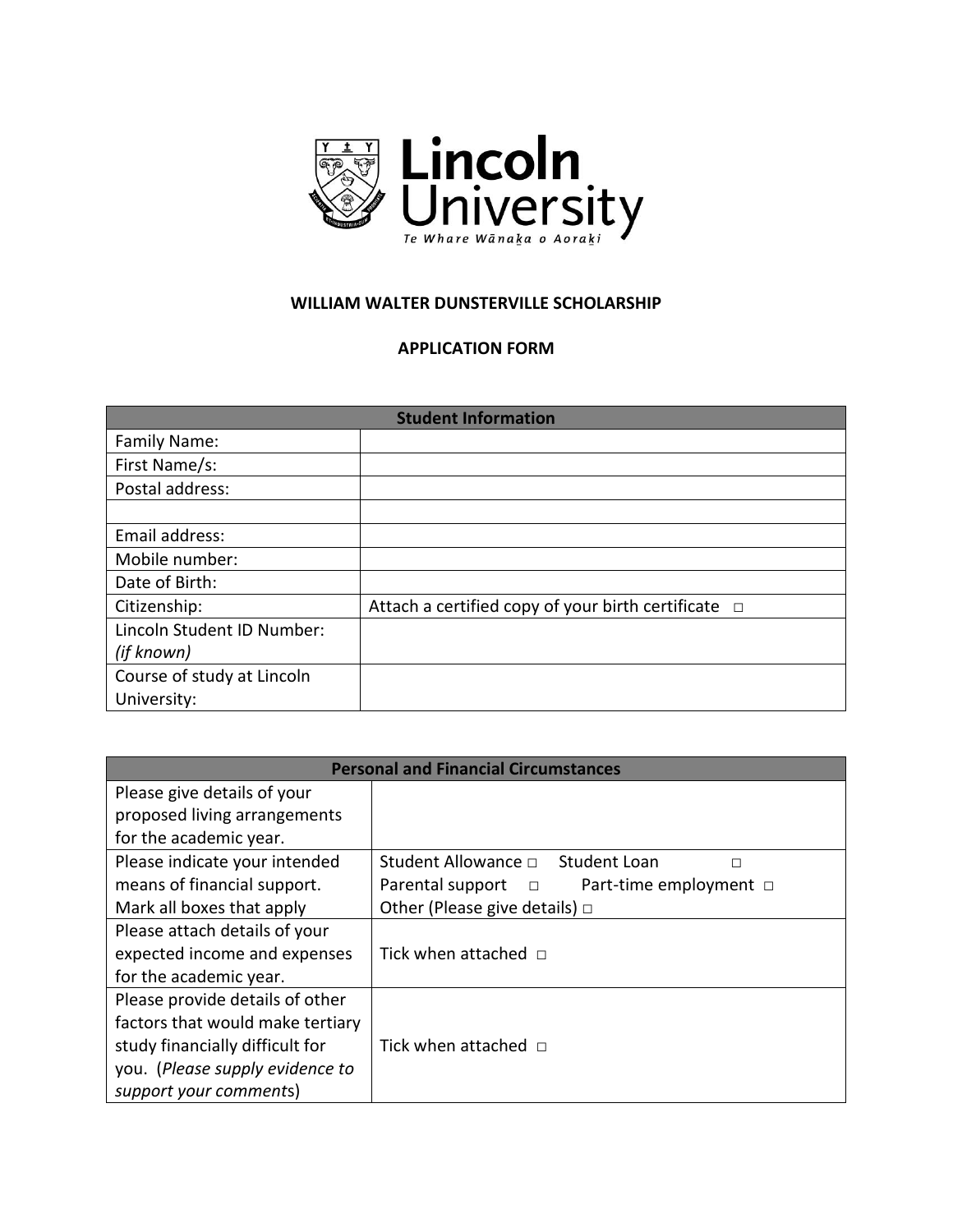#### **References**

Please submit two confidential letters of reference with your application. Complete the top section of the referees forms and give them to the two referees.

Please provide the name, title, address, phone number and email address for your two referees:

Referee 1: Referee 2:

| Declaration:                                                                                    |       |  |
|-------------------------------------------------------------------------------------------------|-------|--|
| I declare that the information contained in and provided in connection with this application is |       |  |
| true and correct. I acknowledge that giving false or misleading information is a serious        |       |  |
| offence.                                                                                        |       |  |
| Signature:                                                                                      | Date: |  |
|                                                                                                 |       |  |

# **Please submit your application to the Lincoln University Scholarships Office no later than 4.30 on 1 October.**

Candidates shall submit applications directly to the following address:

Scholarships Office Phone: (03) 423 0000 Lincoln University Email: scholarships@lincoln.ac.nz PO Box 85084 LINCOLN 7647